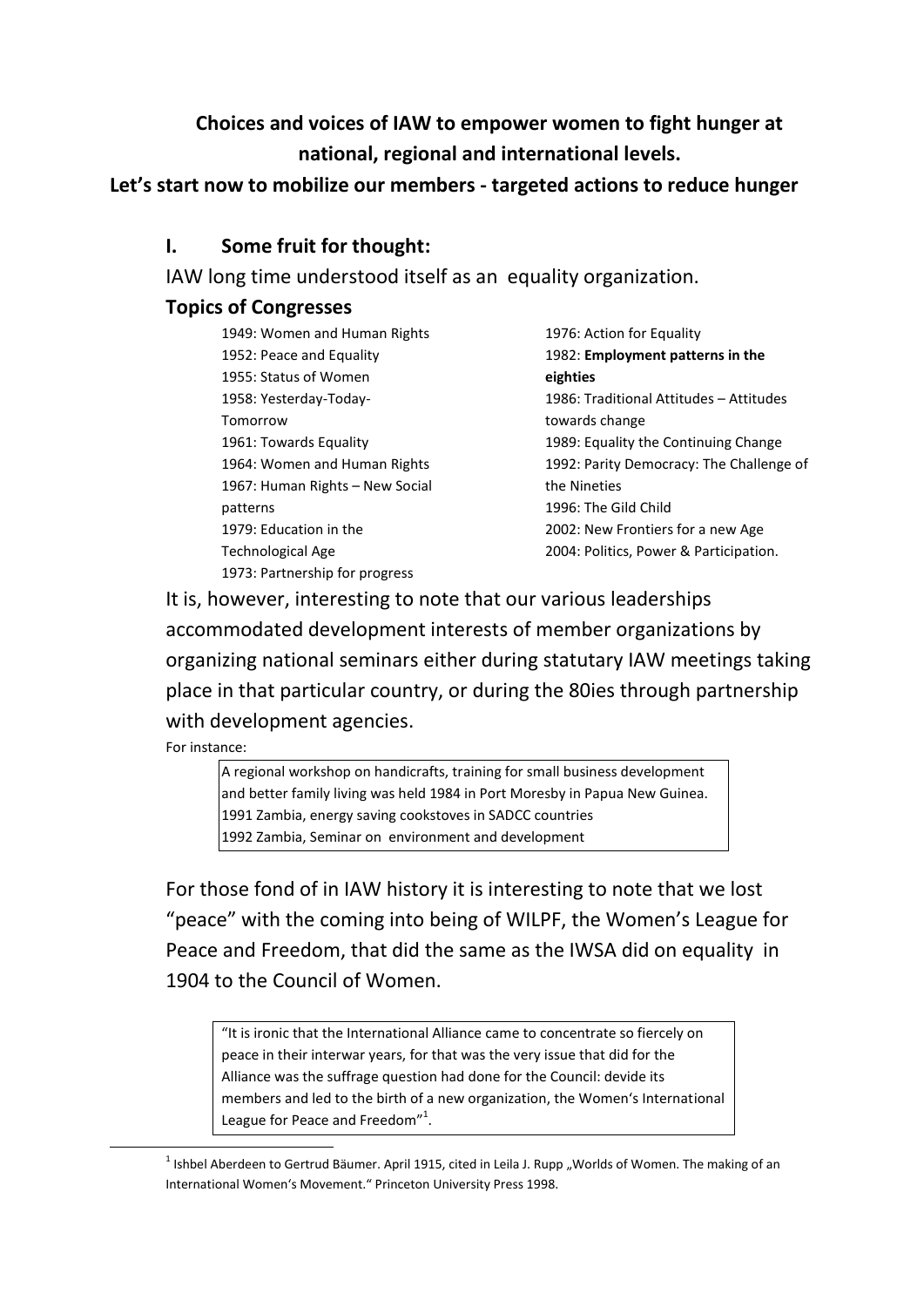#### **II. Five good reasons for this initiative at the beginning:**

#### First: **The hunger problem is manmade.**

It is no blind fate and there could be enough food to feed world's entire population. This is the main message of Brazil's Zero Hunger Programme as presented in the booklet "How to end Hunger in times of Crises" written by Ignacio Trueba and Andrew MacMillan.

You will have enough figures from the panellists and Bettina. Only two figures out of the Women's Empowerment in Agriculture Index here at the beginning that I find particular shameful:

Currently, between 870 million and 1.4 billion people around the world do not get enough to eat. A nearly equal amount  $-1.4$  billion  $-$  are overweight and suffer from health problems such as diabetes, high blood pressure, heart disease as a result. A bit later we will speak about unsustainable consumption and production patterns.

#### Second: **The Human Rights Aspect**

According to the Right To Food Journal of FIAN International (vol. 7, no. 1, 2012) "Women's human rights and the human right to adequate food **have evolved along separate tracks** that need greater coherence and institutional harmonization".

> Universal Declaration of Human Rights: art. 25 "Everyone has the human right to a standard of living adequate for health and well-being incod, clothing, medical care and necessary social services.

> World Conference on Human Rights, 1993. Vienna Declaration and Programme of Action 1993: art. 14 "The existence of widespread extreme poverty inhibits the full and effective enjoyment of human rights; ist immediate alleviation and eventual elimination must remain a high priority for the international community

When looking into the 1966 International Covenant on Economic, Social and Cultural Rights, art. 11.1 we read that "state parties to the present Covenant recognize the right of everyone to an adequate standard of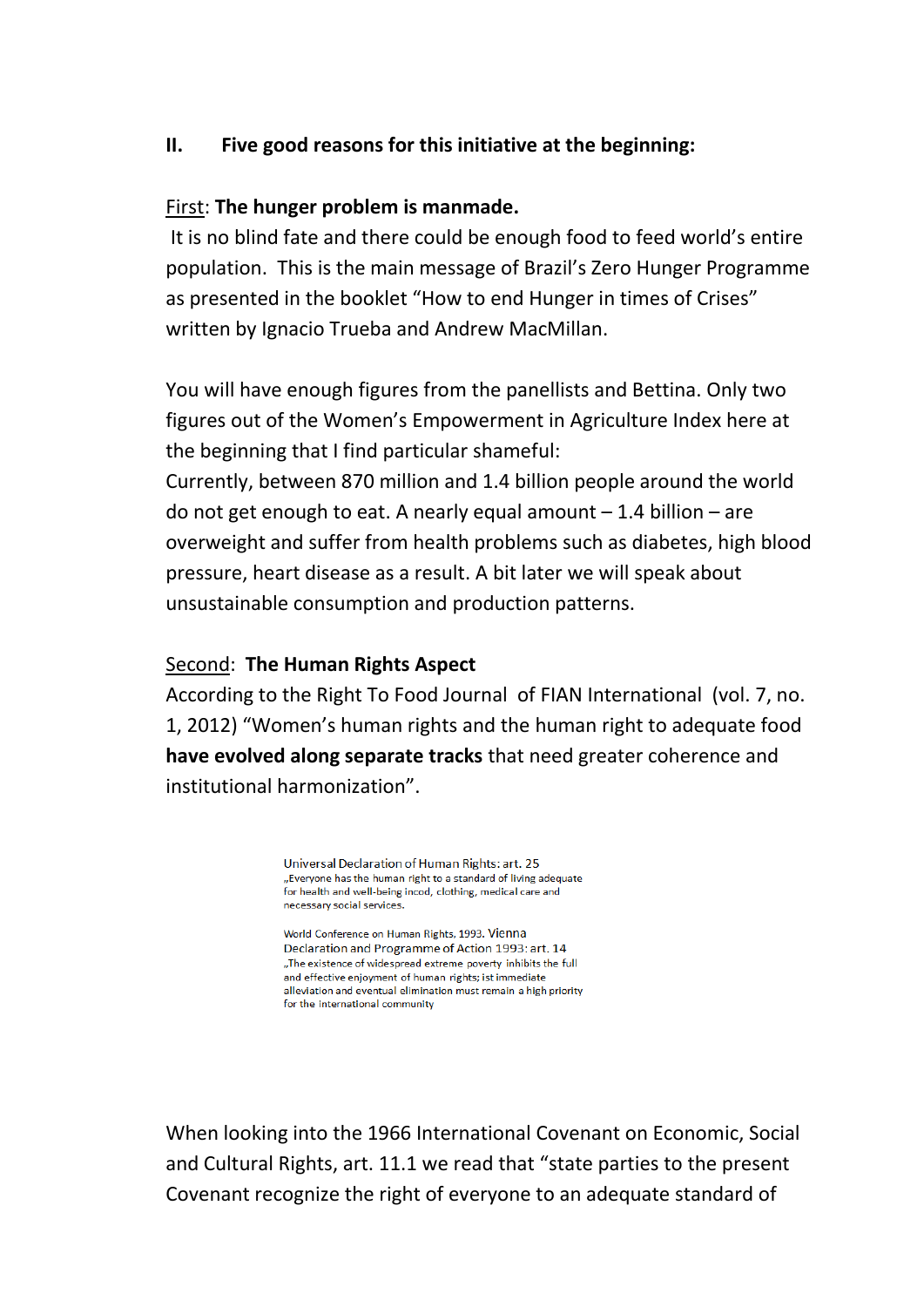living" – yet linking the flow of those rights through "himself and his family"<sup>2</sup>.

# Third: **The correlation between women's economic activity and food security.**

According to the Women's Economic Opportunity Index of DUPont's Economic Intelligence Unit, released July 2012, there is a 0.93 correlation with the Global Food Security Index. As the report states "FAO estimates that if women had access to the same productive resources as men they could increase their yield by 20 to 30%. As women make up 43% of the world's farmers (contributing to more than 50% of the world's food production), this would increase total agricultural output in developing countries by 2.5% to 4% and reduce hunger globally by 12% to 17%".



"Women play a crucial and potentially transformative role in agricultural growth in developing countries, but thy face persistent obstacles and economic constraints limiting further inclusion in agriculture"<sup>3</sup>.

**.** 

 $^2$  1966 International Covenant on Economic, Social and Cultural Rights, art. 11.1 we read that "state parties to the present Covenant recognize the right of everyone to an adequate standard of living for **himself and his family** including adequate food, clothing and housing, and to the continuous improvement of living conditions ".

<sup>&</sup>lt;sup>3</sup> The U.S. Government's Global Hunger and Food Security Initiative "Feed the Future".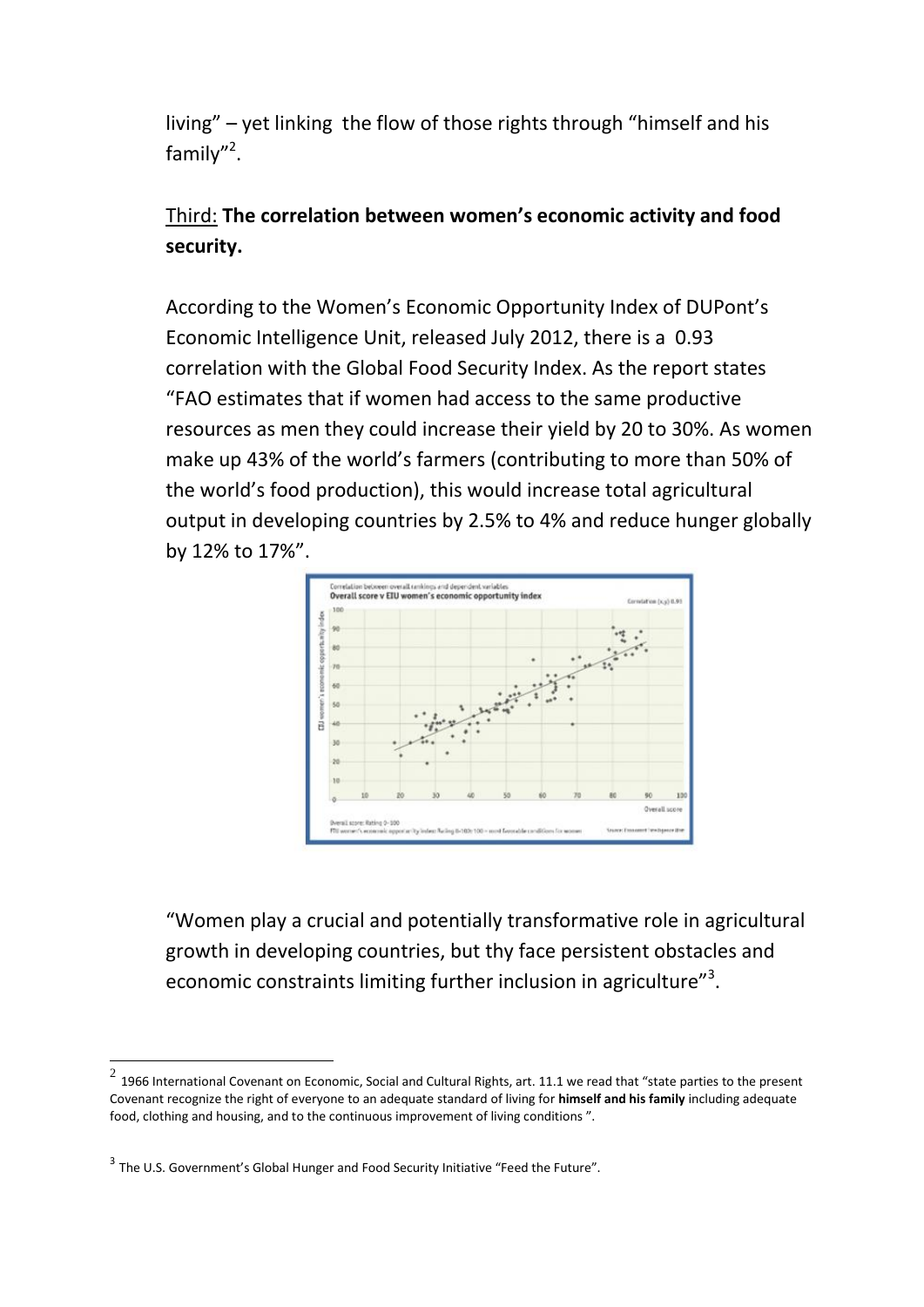## **Key global development frameworks**

- Agenda 21 of the 1992 UNCED
- the Millenium Declaration and the Millenium Development Goals
- the Monterrey Consensus of the International Conference on Financing for Development
- the 2005 World Summit Outcome
- the outcome of the 2010 HL plenary meeting of the UN GA on the MDGs
- the Istanbul Programme of Action for the Least Developed Countries for the Decade 2011-2010

all have recognized the need for increased attention to rural areas, and to gender equality and women's empowerment. In the HL Plenary 2010, for instance UN MS highlighted rural women as critical agents for enhancing agricultural and rural development and pledged to ensure equal access for rural women to productive resources, land, financing, technologies, training and markets. In the Istanbul PoA MS reaffirmed those commitments. (At this conference, the former UN Women's ED, Michelle Bachelet, addressed governments saying that "investments in rural women's access to productive resources and financial services can have critical multiplier effects on rural development. And she asked the obvious question:

**"Why isn't this kind of investment happening?"**

**"When so many call for the inclusion of women and a gender perspective, why is the food and nutrition status of women and girls not improving"** asks Anne C.Bellows in 2011.

Fourth: Rural women and the prevention of conflicts.

As the chair of IAWs Peace Commission I am most grateful to Soon-Young for her statement to the CSW 2012, 56<sup>th</sup> session, in which she states that "in many parts of the world, rural women are rising to the challenge in conflict and post-conflict situations." And she continues quoting from the speech of Leymah Gbowee (Novel Price Laureate 2012) at the Women Forum Consultation Day: "Rural women are organizing themselves. You just have to plant the seed of possibility" Leymah also told the audience "that rural women in her region are the experts on disarmament because they know where guns are hidden". Soon-Young continues with a quote from Bineta Diop, founder and Chair of Femmes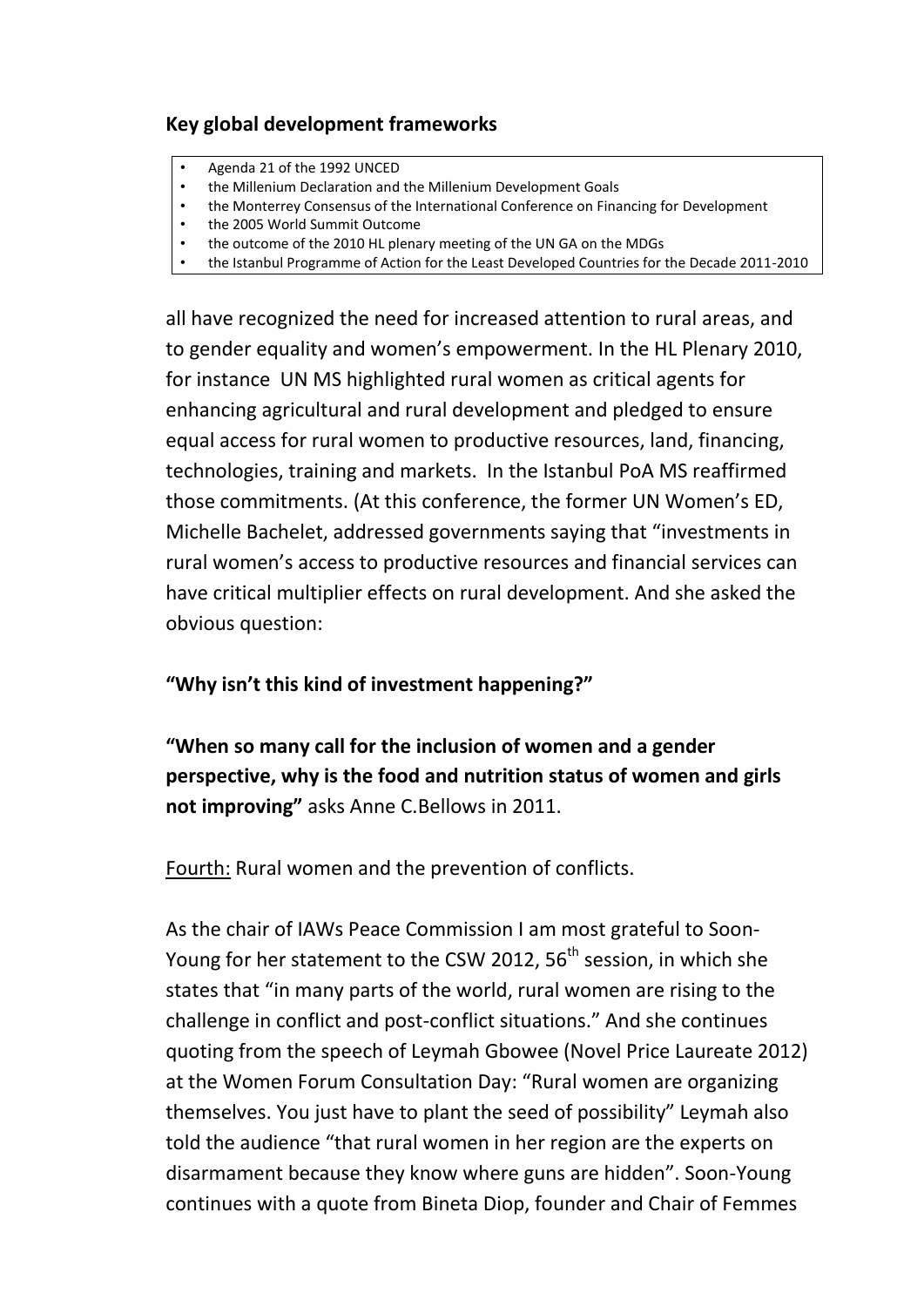Africa Solidarité, saying that rural women, are putting in place early warning systems to avoid violence from erupting from elections 2012 in Senegal.

All this is very much in line with my own proposal after the terrible tsunami hitting Indonesia in 2004 that local women and their networks should automatically become part of early warning systems to be established along the coast lines.

Fifth: The theme of our congress.

The Rio + 20 Conference 'The Future We Want' took place in Rio de Janeiro, Brazil in June 2012. It was organized to take stock of what results have been achieved since the original United National Conference on Environment and Development (UNCED), otherwise referred to as the Earth Summit, in 1992, and to address present and future challenges that are undermining sustainable development.

Women's groups were critical of the Conference because it failed to make a stronger link between women's rights and the environment, and to bring more women experts and activists into the official dialogue and meeting structure.

2012 leaders did agree to establish a post-2015 development agenda that is more comprehensive and people-centered. They committed to develop Sustainable Development Goals (SDGs) that, in theory, will build on the Millennium Development Goals, making them more relevant to today's challenges. Here is the chance for the feminist movement to get heard.

- - Post-2015 must be firmly rooted in human rights obligations and commitments from UN conferences
- - Post-2015 must not be driven by donor or corporate sectors.

## **III. Setting the stage:**

<sup>•</sup> **Feminist Visions of Structural Transformations For Achieving Women's HumanRights & Gender Equality in Post-2015 Development Agenda**

<sup>•</sup> - caution against developing another set of goals without addressing the failure of the current development model rooted in unsustainable production and consumption patterns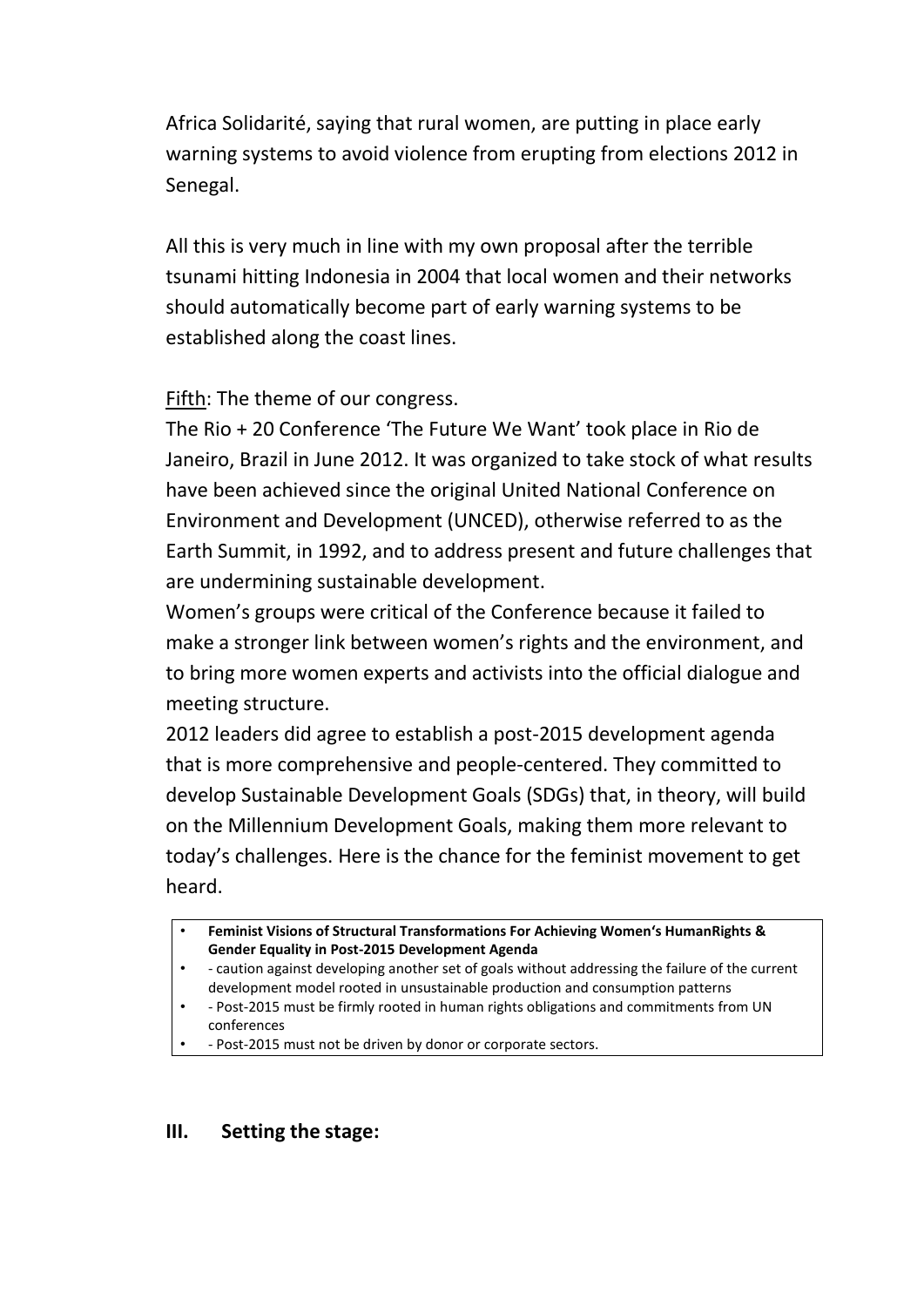It all started with Bettina's tireless advocacy work at the FAO in Rome which resulted in IAW's visibility and credibility as the voice of women in agriculture and food security among delegates, representatives and members of the UN administration. In an attempt to honour her passionate work, I attended FAOs 37<sup>th</sup> Conference 2011 in Rome. We worked on a statement that you can find in no.1 (2011) of the International Women's News together with my report in English and French.

This presentation to the FAO Conference, together with Bettina's achievements and close relationship with Andrew McMillan, and the election of the Brazilian José Graciano da Silva as FAO's new Director-General, was in a way the door-opener for the initiative that we are presenting today. (Mr. da Silva, as first Minister of Food Security in Brazil, was responsible for the design and implementation of the Zero Hunger programme that has enabled millions of people to escape from hunger).

An interesting result of our insistence that IAW should be recognized as an International Non-Governmental Organization (INGO) with the capacity of addressing the plenary - and not only as another civil society member organization – was that all INGOs now enjoy a separate partnership arrangement with FAO.

At the same time IAW has been promoting the same subject at the Commission on the Status of Women in 2010 with an oral statement delivered to the CSW plenary.

The focus of the present round table/study course is the presentation of a Training and sharing of information package written by IAW's permanent representative to FAO, Rome, Bettina Corke. A work which has been made possible through the gracious permission by Mr. Trueba and Mr. MacMillan to use their book as basis and reference. The aim it to motivate IAW members based in FAO Member States to take advantage of this guide in working with their governments in hunger and poverty eradication projects towards the